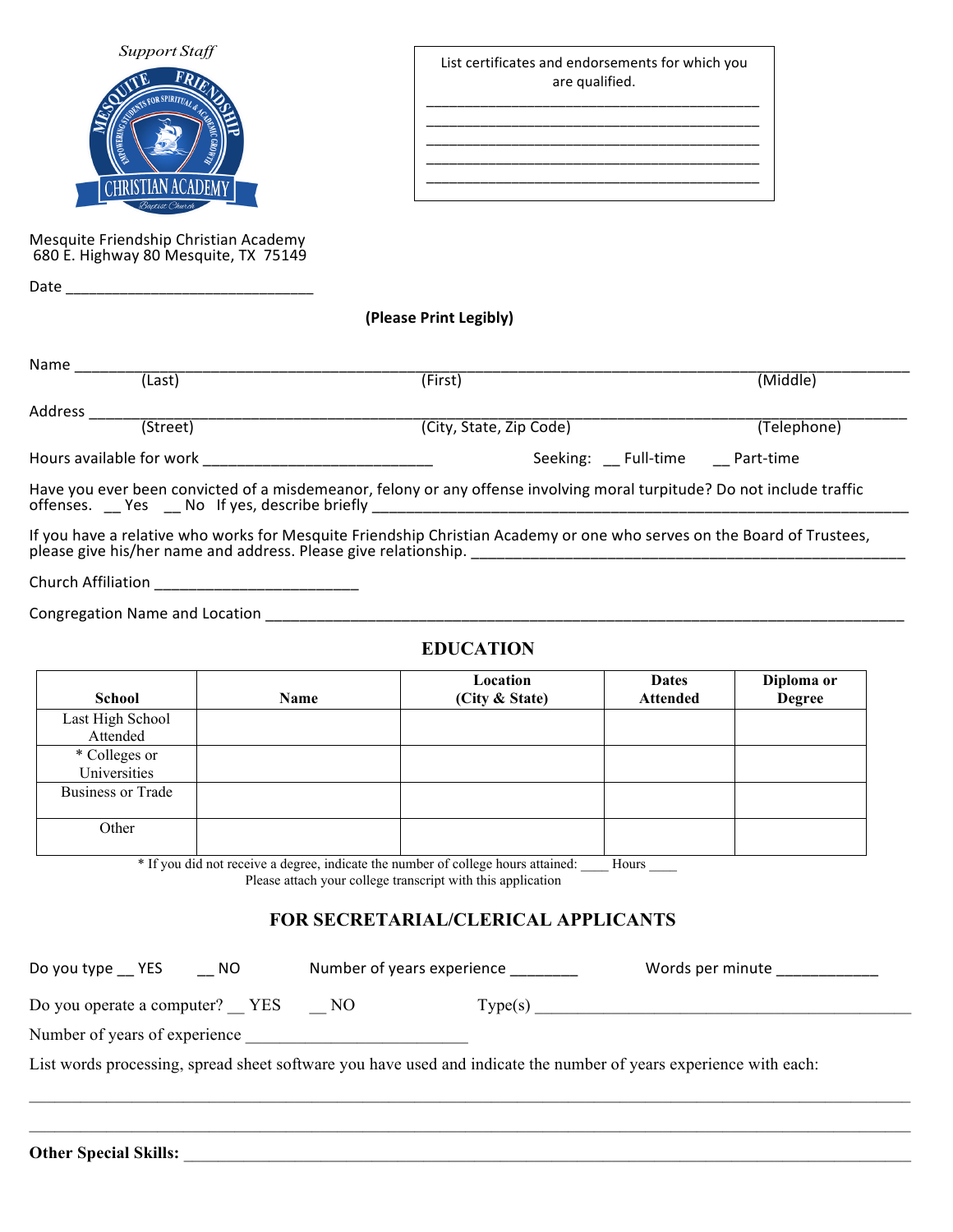| <b>EXPERIENCE</b>                                                  |
|--------------------------------------------------------------------|
| Please provide your employment history beginning with most recent. |

| Company Name:                                | Telephone:             |       |     |
|----------------------------------------------|------------------------|-------|-----|
| Address:                                     | Employment<br>Dates    | From: | To: |
|                                              | Name of Supervisor:    |       |     |
| State Your Job Title and Describe Your Work: | For the period of time | From: | To: |
|                                              | Reason for Leaving:    |       |     |
| Company Name:                                | Telephone:             |       |     |
| Address:                                     | Employment<br>Dates    | From: | To: |
| State Your Job Title and Describe Your Work: | Name of Supervisor:    |       |     |
|                                              | For the period of time | From: | To: |
|                                              | Reason for Leaving:    |       |     |
|                                              |                        |       |     |
| Company Name:                                | Telephone:             |       |     |
| Address:                                     | Employment<br>Dates    | From: | To: |
|                                              | Name of Supervisor:    |       |     |
| State Your Job Title and Describe Your Work: | For the period of time | From: | To: |
|                                              | Reason for Leaving:    |       |     |

| Company Name:                                | Telephone:             |       |     |
|----------------------------------------------|------------------------|-------|-----|
| Address:                                     | Employment<br>Dates    | From: | To: |
| State Your Job Title and Describe Your Work: | Name of Supervisor:    |       |     |
|                                              | For the period of time | From: | To: |
|                                              | Reason for Leaving:    |       |     |
|                                              |                        |       |     |